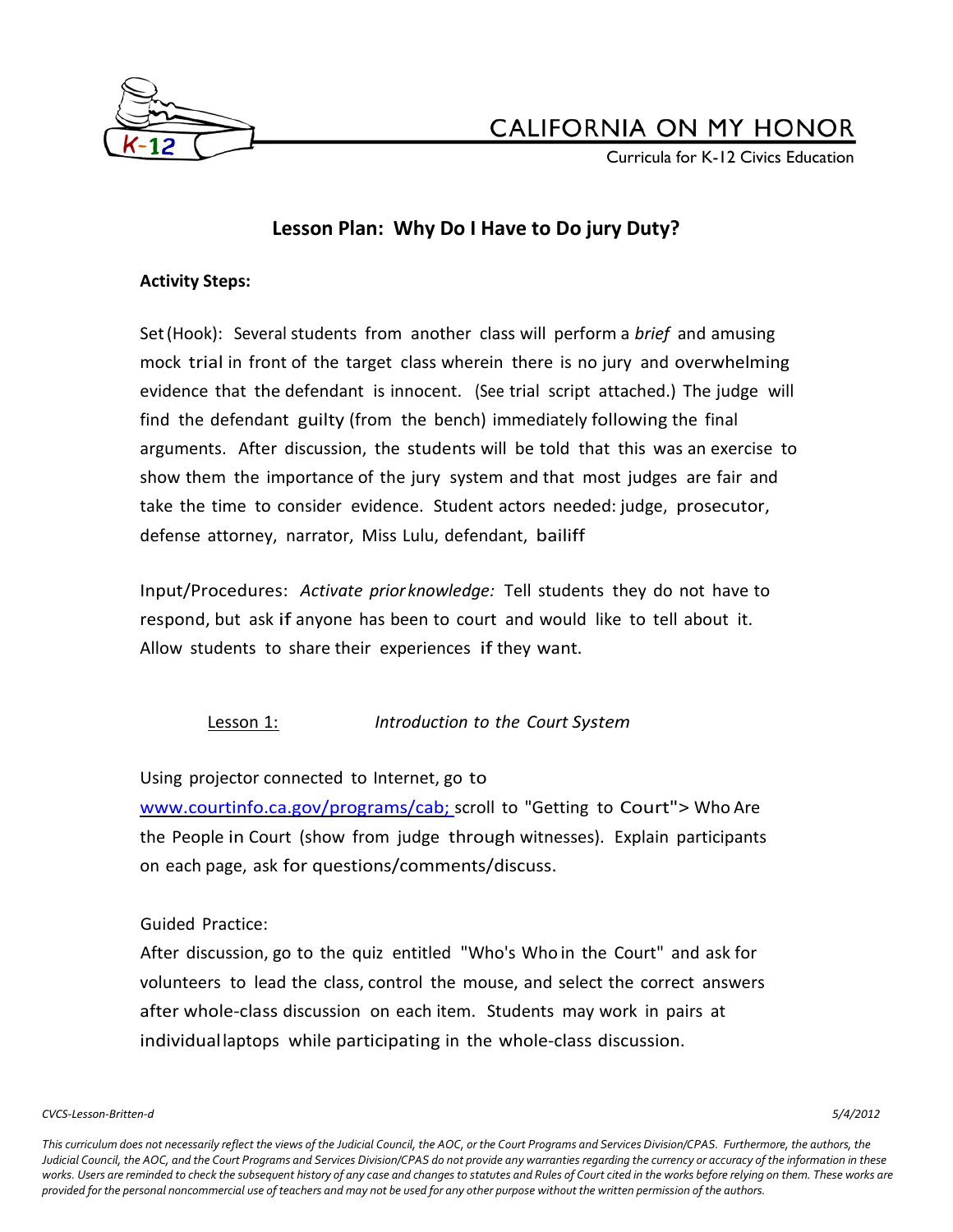

Curricula for K-12 Civics Education

### Assessment:

Students will reflect in their journals about what they learned about the court system and the importance of juries in criminal trials. They will also write about their feelings about jury trials, which arose from the lesson. Students will take today's quiz independently on the day following the lesson.

## Lesson 2: *Mock Trial: Jury Selection Process* (may require two classes) (See attached Mock Trial Script)

Prior to delivering the lesson, students will be selected to play the various roles in the mock trial. They will be given the script to study. Iwill use the same scenario as in Lesson 1. The room will be arranged like a courtroom with judge's desk, clerk and reporter's desks, defense tables, and jury box.

Teacher will give a mini-lesson on the psychology of jury selection, i.e., perspective juror's or family members' criminal history/experience, background, employment, feelings about police officers, the court system, witness ability to recall facts, fairness of judges and the system in general, etc.) Mini-lesson will include discussion of juror challenges (peremptory and for cause,) and the history of the jury system and "representative cross-section of the community" concept.

Teacher will explain that the students will be in charge of taking their roles seriously and that teacher will be there to observe and provide assistance where needed only. (All students in this class scored either Proficient or Advanced on the CSTs.)

The trial (jury selection) will begin with the bailiff asking all to rise as the judge enters the courtroom ...(see attached mock trial script and juror information page with "unisex" names for convenience.) Once all parties are seated, Teacher will explain that prospective jurors do not usually have so many facts about a case prior to being interviewed but that for the purposes of this lesson it is helpful to know what the witnesses would say. Teacher (or a student)

#### *CVCS-Lesson-Britten-d 5/4/2012*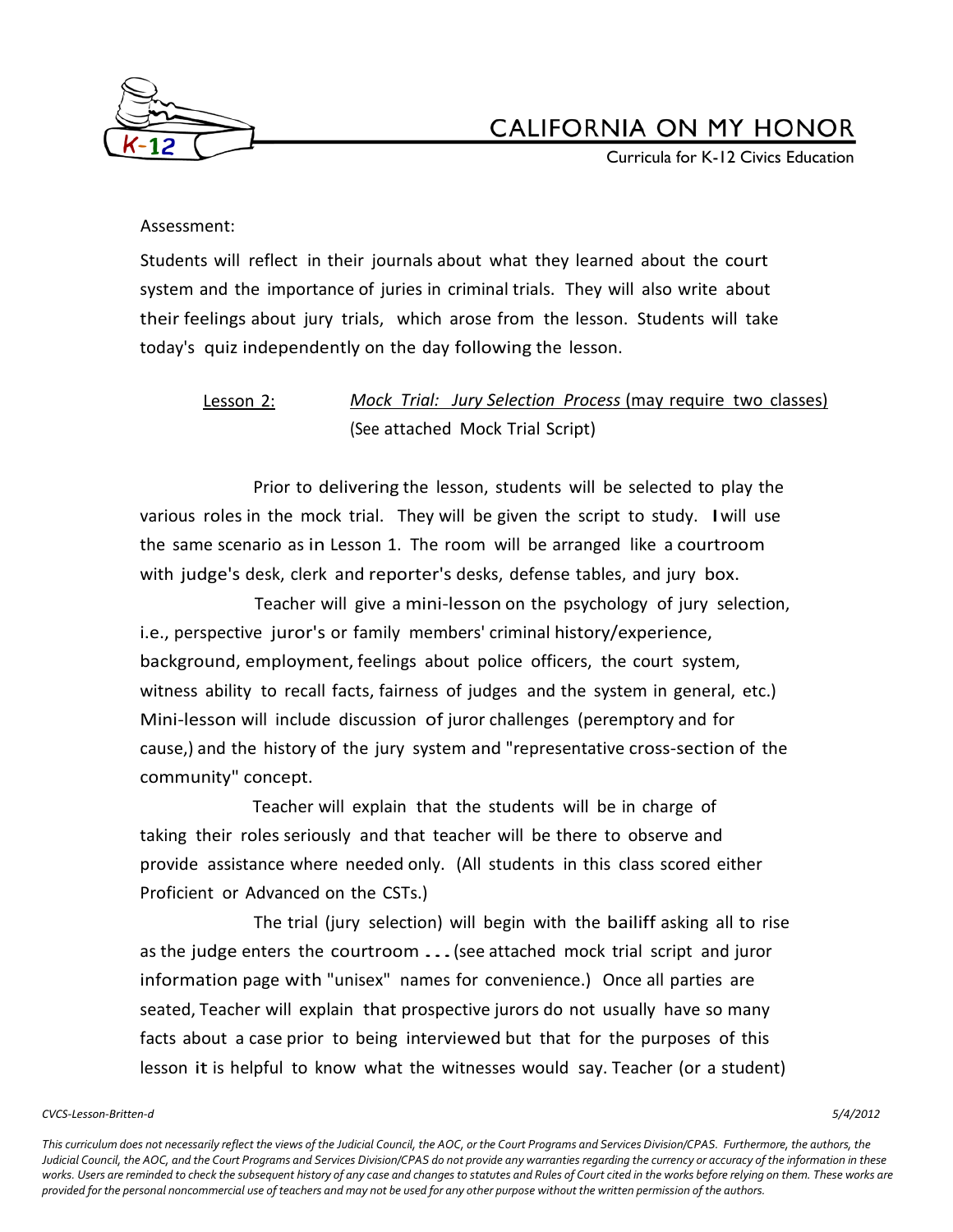

Curricula for K-12 Civics Education

will then read the Lesson 2 Scenario (attached.) Teacher will also explain and pass out scripted sample juror questions and explain its contents to both attorneys and jurors.

## Guided Practice:

Students will follow along with the script and read their parts. Students will assist each other, and teacher will assist where needed.

## Assessment:

Students will again reflect in their journals about how their feelings might have changed since their previous reflection and/or what new beliefs or ideas they may have based upon the dialogue in the mock trial. Students will write whether they believe jury duty should be mandatory or not and why.

## Anticipatory Set Mock Trial

The following scenario is read to the class by the Narrator, who will ask students to close their eyes and visualize what is happening:

Narrator: Lulu is walking into the Dollar Tree to buy cookies. Suddenly someone comes up from behind her and knocks her down, ripping her purse from her arm. At that moment,Bob, a clerk inside the Dollar Tree, sees what is happening. He yells at his manager that he's going to take his break, runs out the door, and grabs the purse from the robber. As he does so,the robber punches Bob in the face; and Bob falls to the ground, still clutching the purse in his hand. The robber runs away.

Severalpeople witness the incident and call the police. One witness chases after the would-be robber, but he gets away. When the police arrive, Bob is still

*CVCS-Lesson-Britten-d 5/4/2012*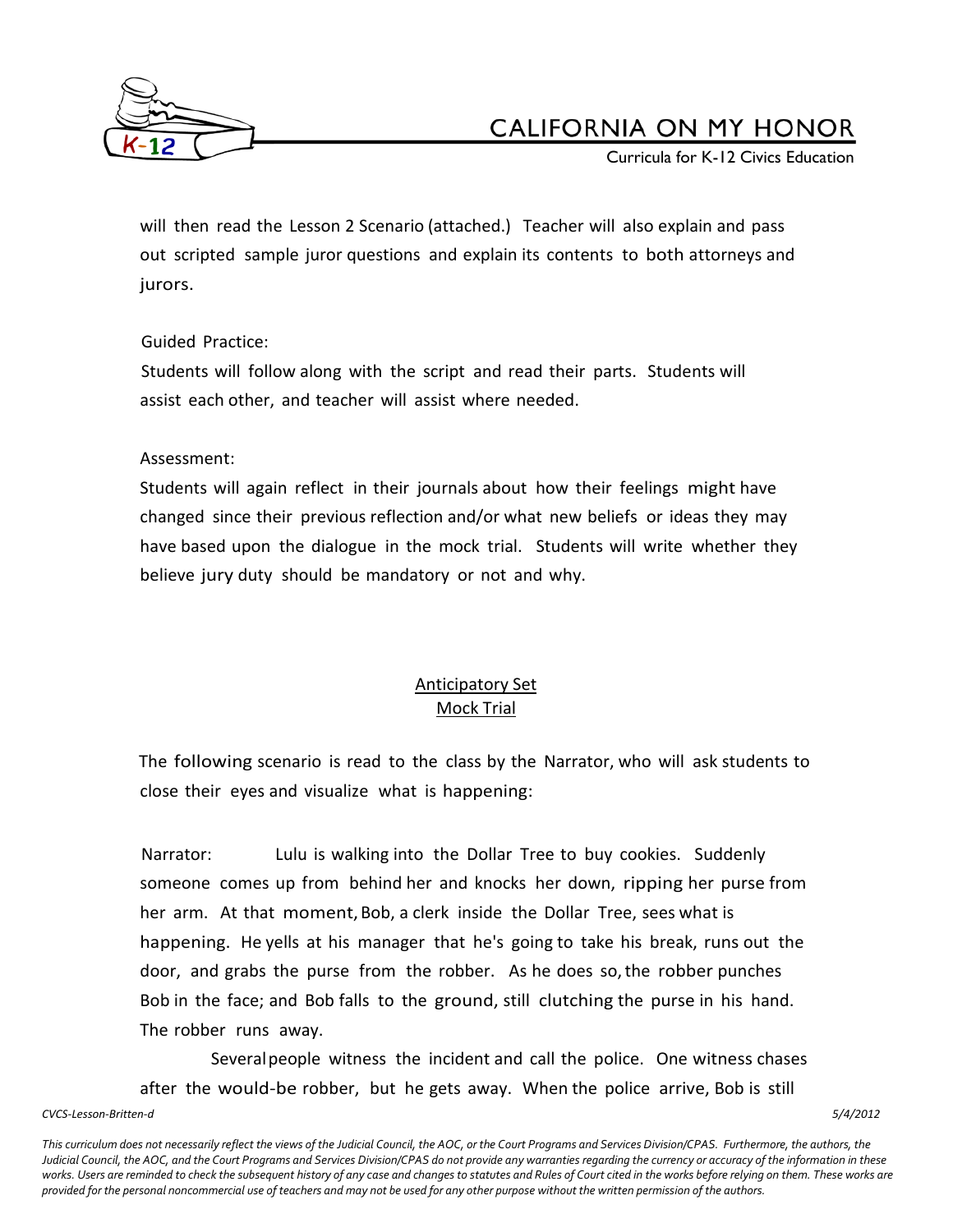

Curricula for K-12 Civics Education

on the ground holding the purse. The victim Lulu, not having seen who attacked her, starts screaming and pointing at Bob, shouting, "That's him! That's him! He tried to steal my purse!" Shegrabs her purse from Bob and hits him over the head with it.

The police officer asks Bob what happened, and Bob replies that he was trying to stop the robber from taking the woman's purse. Several witnesses come forward and confirm that Bob was not the thief. Bob's manager also tells the police officer that Bob was stocking paper plates at the time of the robbery and went to help the victim. The police look around and do not see the robber, and they arrest Bob for robbery and other charges.

At Bob's criminal trial, all of the witnesses show up to testify on his behalf. Unfortunately for Bob, he lives in the twilight zone where criminal defendants are not entitled to a jury trial. This means that, although Bob could be sentenced to serve many years in prison if convicted of the crimes, he has to place his future in the hands of only one person, THE JUDGE!

But let's look at the bright side: The trial will be over in a much shorter time if the attorneys don't have to interview a bunch of people to sit as jurors. And if convicted of the crimes, Bob can go to prison right away so he won't have to worry about paying rent or buying his own food.

Narrator: The trial begins. The prosecutor makes an opening statement:

Prosecutor: This is an "open-and-shut case," Your Honor. The defendant Bb, if that's his real name, viciously attacked poor Miss Lulu in front of the Dollar Tree. When the police arrived, the Defendant was holding her purse, and the victim said that he was the person who had robbed her. I don't know why we're even having this trial! Thank you. (Sits down)

#### *CVCS-Lesson-Britten-d 5/4/2012*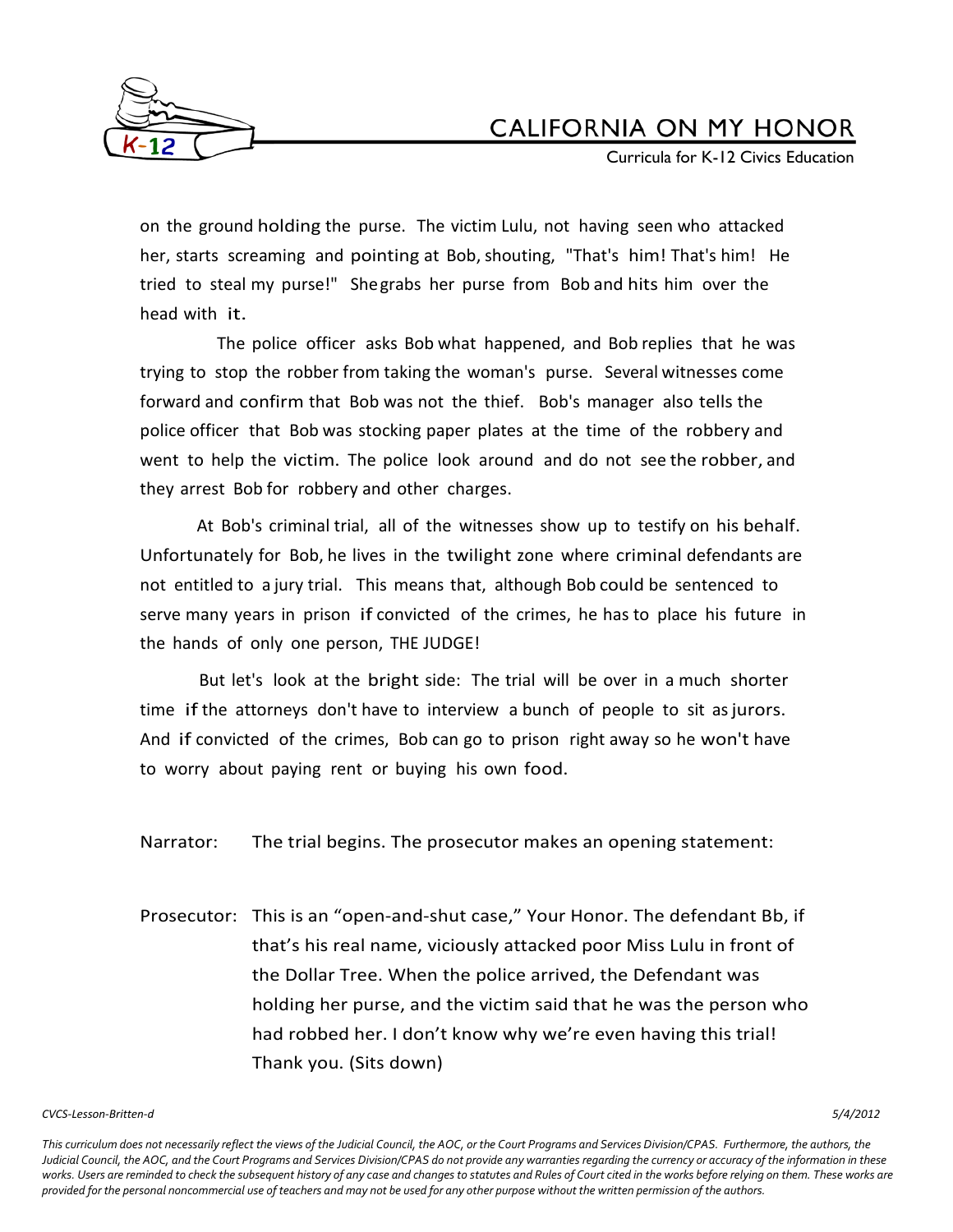

Curricula for K-12 Civics Education

Judge: Mr./Mrs. Defense attorney, are you going to waste the court's time with an opening statement? (sighing) Defense Yes, your honor. Since my client is not entitled to a jury trial, I have to Attorney: respond to the lies the prosecution told in his/her opening statement. First of all, my client is a hero. That woman (pointing at Lulu) should have given my client a reward instead of bashing his head with her purse. There are sixteen witnesses who will all testify that someone else robbed the victim and that my client stepped in and tried to help her. My client should not be punished just because the victim didn't see who the real robber was. Nothing further. (sits down) Judge: How long does everyone think this trial will last? I've got a Judge-of-the-Year party to go to at 4:00 this afternoon, and I don't want to be late accepting my award. Prosecution: I think we can wrap it up in about 15 minutes. Defense: Fifteen minutes!! (shouting) I have 16 witnesses to call who will all testify that my client is innocent. Poor Bob has a lot at stake in this trial. I sure wish we had a representative cross-section of the community to decide his fate! Or at least more than just one person who's in a hurry to get it over with. (sighs) Judge: Very well, then. Take all the time you need, as long as I am out of here by 3:45. Prosecution, call your first witness. Prosecution: The People call the poor, pathetic victim, Miss Lulu. (Miss Lulu takes the stand) Miss Lulu, who robbed you on the date in question? Miss Lulu: He did! (shouting and pointing at Bob) I found my purse in his hand and boy did I give it to him! (gesturing, hitting Bob over head) Prosecution: Northing further. Thank you. Judge: Mr./Mrs. Defense, do you feel a need to cross-examine this witness? (looking at his watch)

*CVCS-Lesson-Britten-d 5/4/2012*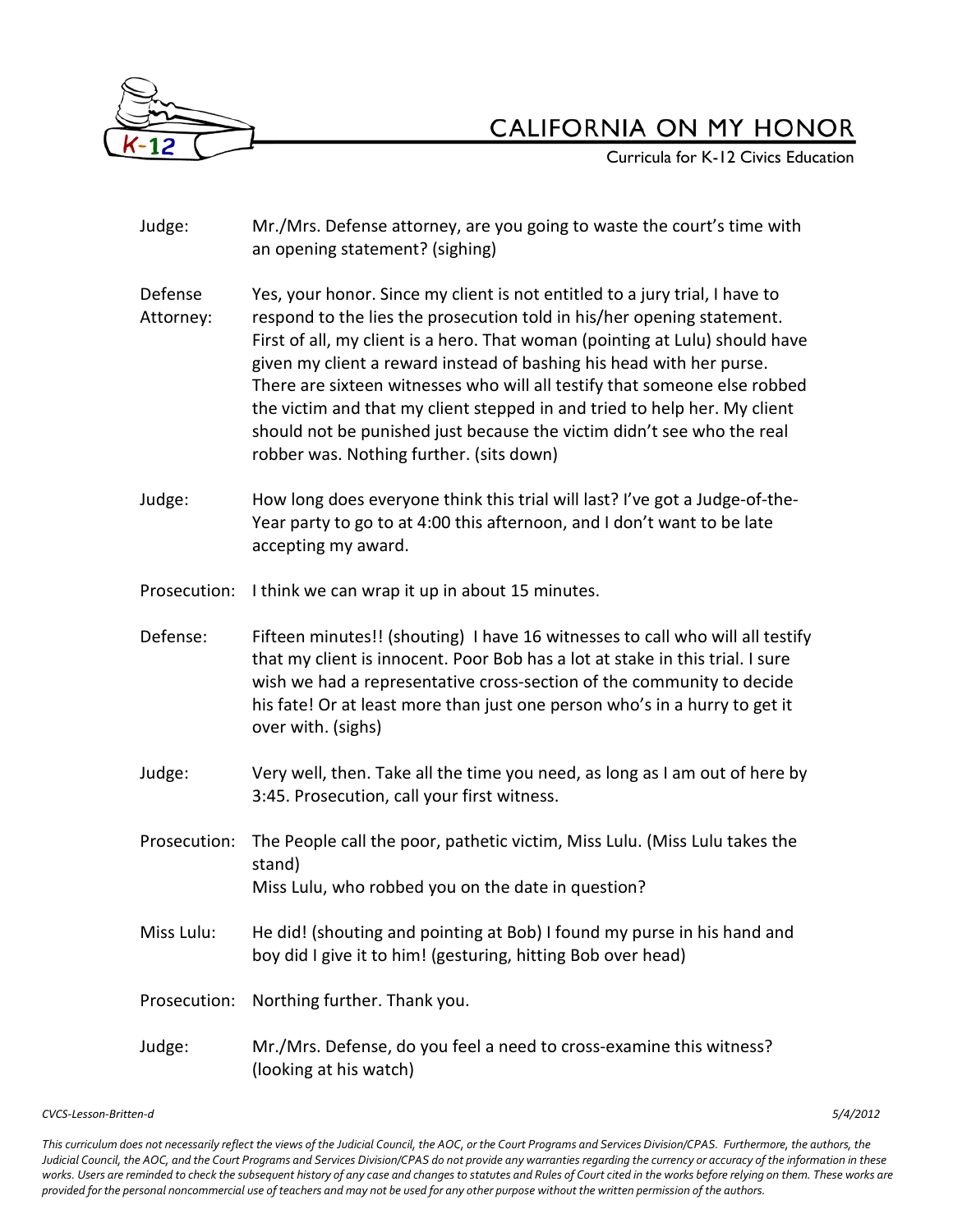

**Curricula for K-12 Civics Education** 

| Defense:   | You bet I do!<br>Miss Lulu, did you see the person who attacked you?                                                                                                                                                                                                                                                                                                                       |
|------------|--------------------------------------------------------------------------------------------------------------------------------------------------------------------------------------------------------------------------------------------------------------------------------------------------------------------------------------------------------------------------------------------|
| Miss Lulu: | Wellnonot exactlyBut                                                                                                                                                                                                                                                                                                                                                                       |
| Defense:   | Then how could you testify before that my client is the robber?                                                                                                                                                                                                                                                                                                                            |
| Miss Lulu: | WellIum                                                                                                                                                                                                                                                                                                                                                                                    |
| Defense:   | No further questions for this witness, Your Honor. (Lulu leaves the<br>witness stand)<br>The defense calls Witness No. 1                                                                                                                                                                                                                                                                   |
| Narrator:  | Witness number one testifies that another person robbed Lulu and that<br>Bob was actually a hero for trying to help her. The defense then calls his<br>remaining witnesses who all testify that Bob is innocent.                                                                                                                                                                           |
|            | Both sides give closing arguments to the Judge.                                                                                                                                                                                                                                                                                                                                            |
| Judge:     | After careful consideration of all the evidence, I find the defendant Bob<br>(if that's his real name) to be guilty as charged. Besides that, just look at<br>him. He looks guilty. And I'm going to throw the book at you. (glaring at<br>Bob) I hereby sentence you to the maximum sentence allowed by law, 15<br>years in prison. Bob, did you bring your toothbrush with you to court? |
| Narrator:  | The bailiff gleefully hauls the defendant Bob off to jail.                                                                                                                                                                                                                                                                                                                                 |

*CVCS-Lesson-Britten-d 5/4/2012*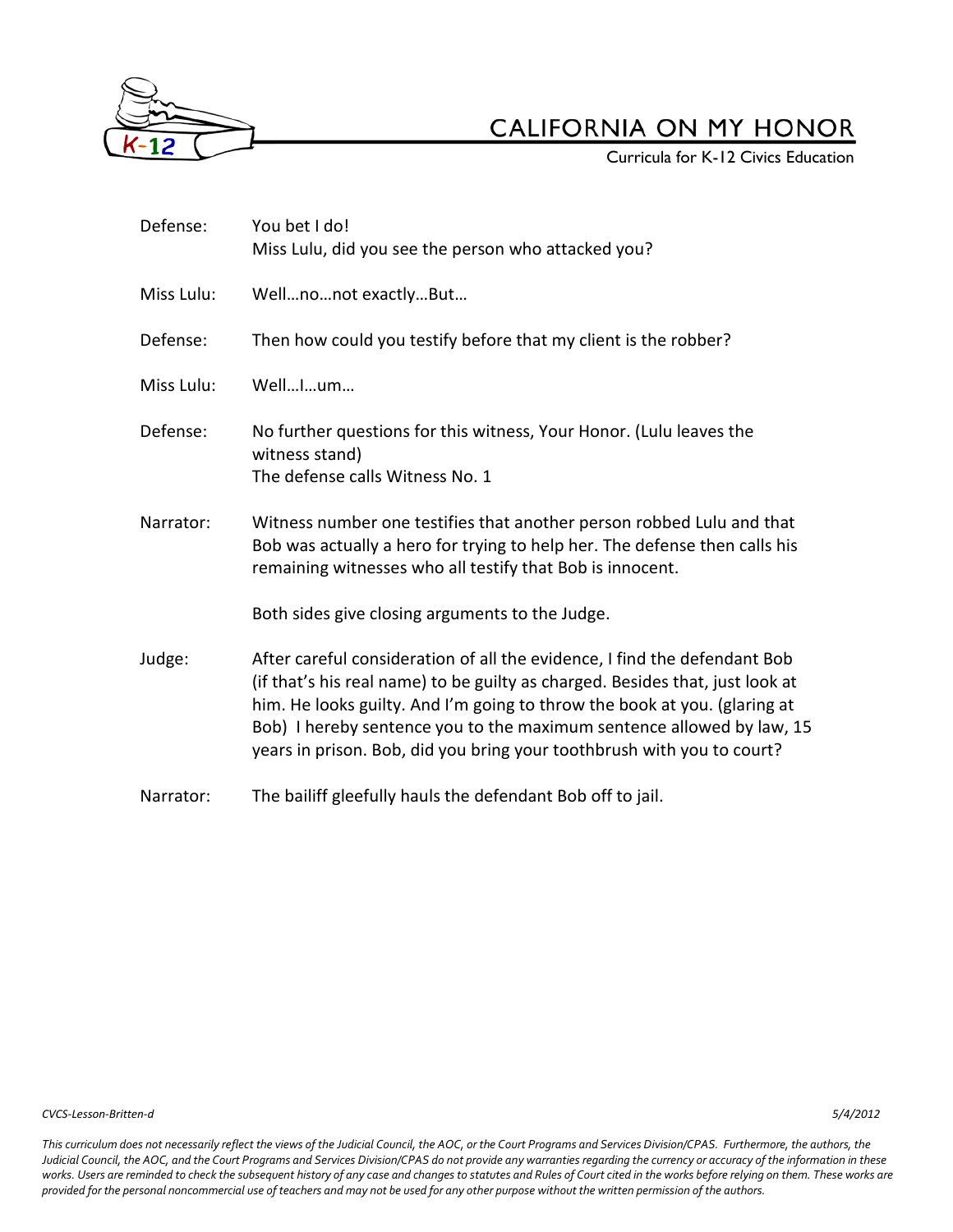

Curricula for K-12 Civics Education

## Mock Trial: Jury Selection Lesson 2

The following scenario is read to the class by a student (reader will ask students to close their eyes and visualize what is happening):

Scenario: Lulu is walking into the Dollar Tree to by cookies. Suddenly someone comes up from behind her and knocks her down, ripping her purse from her arm. At that moment, Bob the clerk inside the Dollar Tree, sees what is happening. He yells at his manager that he's going to take his break, runs out the door, and grabs he purse from the robber. As he does so, the robber punches Bob in the face; and Bob falls to the ground, still clutching the purse in his hand. The robber runs away.

Several people witness the incident and call the police. One witness chases after the would-be robber, but he gets away. When the police arrive, Bob is still on the ground holding the purse. The victim Lulu, not having seen who attacked her, starts screaming and pointing at Bob, shouting, "That's him! That's him! He tried to steal my purse!" She grabs her purse from Bob and hits him over the head with it.

The police officer asks Bob what happened, and Bob replies that he was trying to stop the robber from taking the woman's purse. Several witnesses come forward and confirm that Bob was not the thief. Bob's manager also tells the police officer that Bob was stocking paper plates at the time of the robbery and went to help the victim. The police look around and do not see the robber, and they arrest Bob for robbery and other charges.

### Lesson 3: Mini-Lesson on Persuasive Thinking/Writing and Internet Research

After mini-lessons, teacher will show students the Internet version of the 14 minute video which all prospective jurors watch in the jury room prior to being sent to a court room [\(www.courtinfo.ca.govliury.video1.htm\)](http://www.courtinfo.ca.govliury.video1.htm/). Students will then research the

#### *CVCS-Lesson-Britten-d 5/4/2012*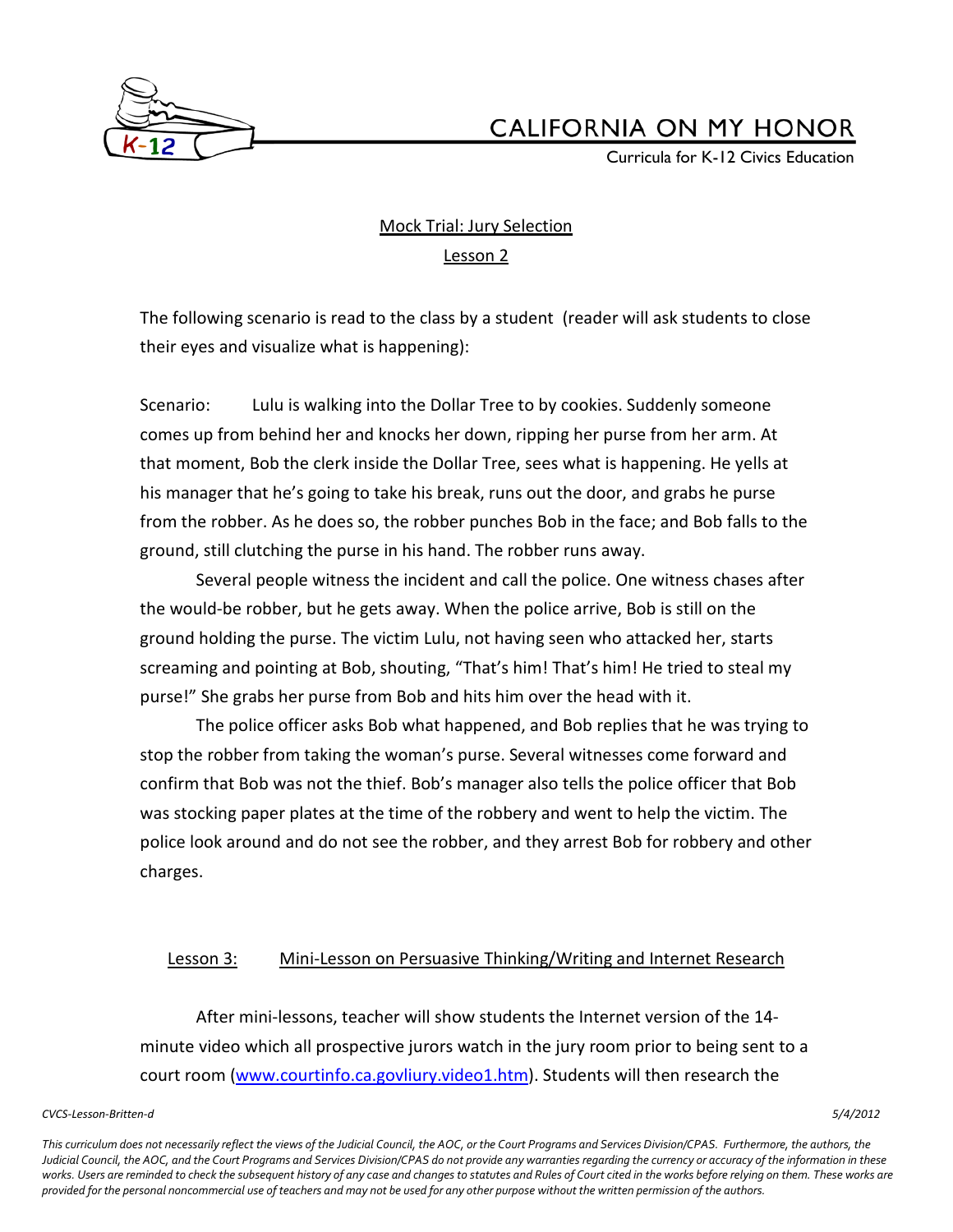

Curricula for K-12 Civics Education

jury selection process (challenges for cause/peremptory challenges. Representative cross-section of the community concept, civic responsibility, etc.) and decide if they believe that all eligible citizens should be required to participate as jurors when called. Teacher will assist in internet search where needed.

## Assessment:

Students will write a persuasive essay giving their position on jury duty being a civic obligation and will later participate in a debate against another student who has the opposite view.

Adaption for English Language Learners/Special Education Students:

The lessons in this Unit are designed to reach all learners as they include many visuals, audio presentation/explanations, and hands-on experience for the students.

## Extension Ideas:

- Use Courts in the Classroom CD Judicial Council of California, Administrative Office of the Courts) to do additional research/reporting out
- Use [www.courtinfo.ca.gov/jury](http://www.courtinfo.ca.gov/jury) for additional information on jury requirements
- Watch Twelve Angry Men to obtain an interesting viewpoint of the jury deliberation process
- Use attached quotes to do a sorting activity (by person's attitude about juries) and to choose a quote to persuade in writing and in a presentation.

## References:

- California Content Standards [\(www.cde.ca.gov\)](http://www.cde.ca.gov/)
- "Courts in the Classroom" CD/web site by Karen Viscia
- [www.courtinfo.org](http://www.courtinfo.org/)
- [www.ajs.org/jcliuries](http://www.ajs.org/jcliuries) for overview of the history of jury trials

### *CVCS-Lesson-Britten-d 5/4/2012*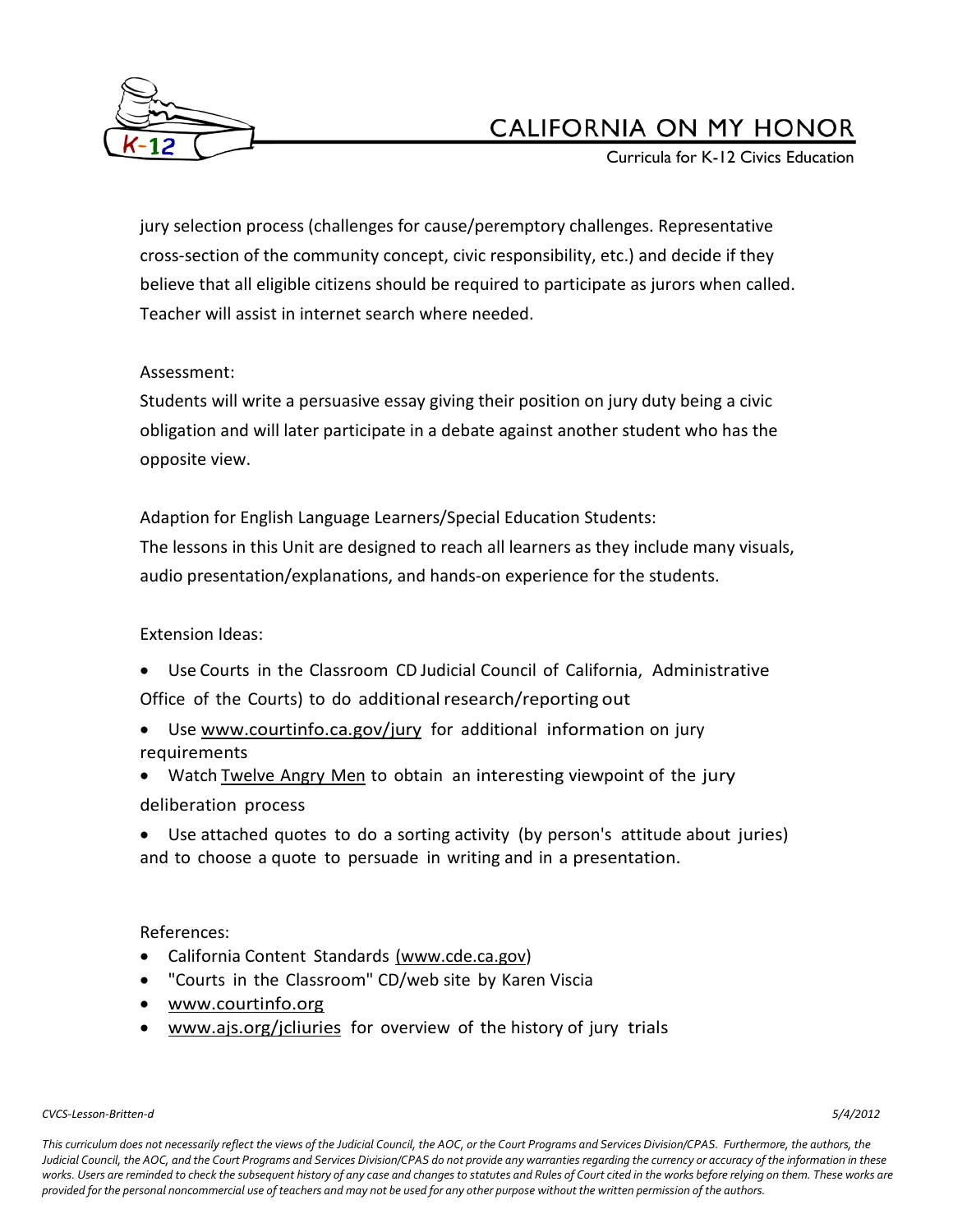

Curricula for K-12 Civics Education

" I consider trial by jury as the only anchor every yet imagined by man, by which a government can be held to the principles of its constitution."

> Thomas Jefferson American 3<sup>rd</sup> US President (1801-09). Author of the Declaration of Independence, 1762-1826

"I'm no idealist to believe firmly in the integrity of our courts and in the jury system  $$ that is no ideal to me, it is a living, working reality. Gentlemen, a court is no better than each man of you sitting before me on this jury. A court is only as sound as its jury, and a jury is only as sound as the men who make it up."

> Harper Lee American writer b.1926

"It would be enough for me to have the system of a jury of twelve versus the system of one judge as a basis for preferring the U.S. to the Soviet Union. I would prefer the country you can leave to the country you cannot."

> Joseph Brodsk Nobel Prize for Literateture in 1987. 1940-1996

"Ending racial discrimination in jury selection can be accomplished only by eliminating peremptory challenges entirely."

> Thurgood Marshall American jurist and lawyer, 1908-1993

"When you go into court, you are putting your fate into the hands of twelve people who weren't smart enough to get out of jury duty."

Norm Crosby

"The defendant wants to hide the truth because he's generally guilty. The defense attorney's job is to make sure the jury does not arrive at that truth."

Alan M. Dershowitz

*CVCS-Lesson-Britten-d 5/4/2012*